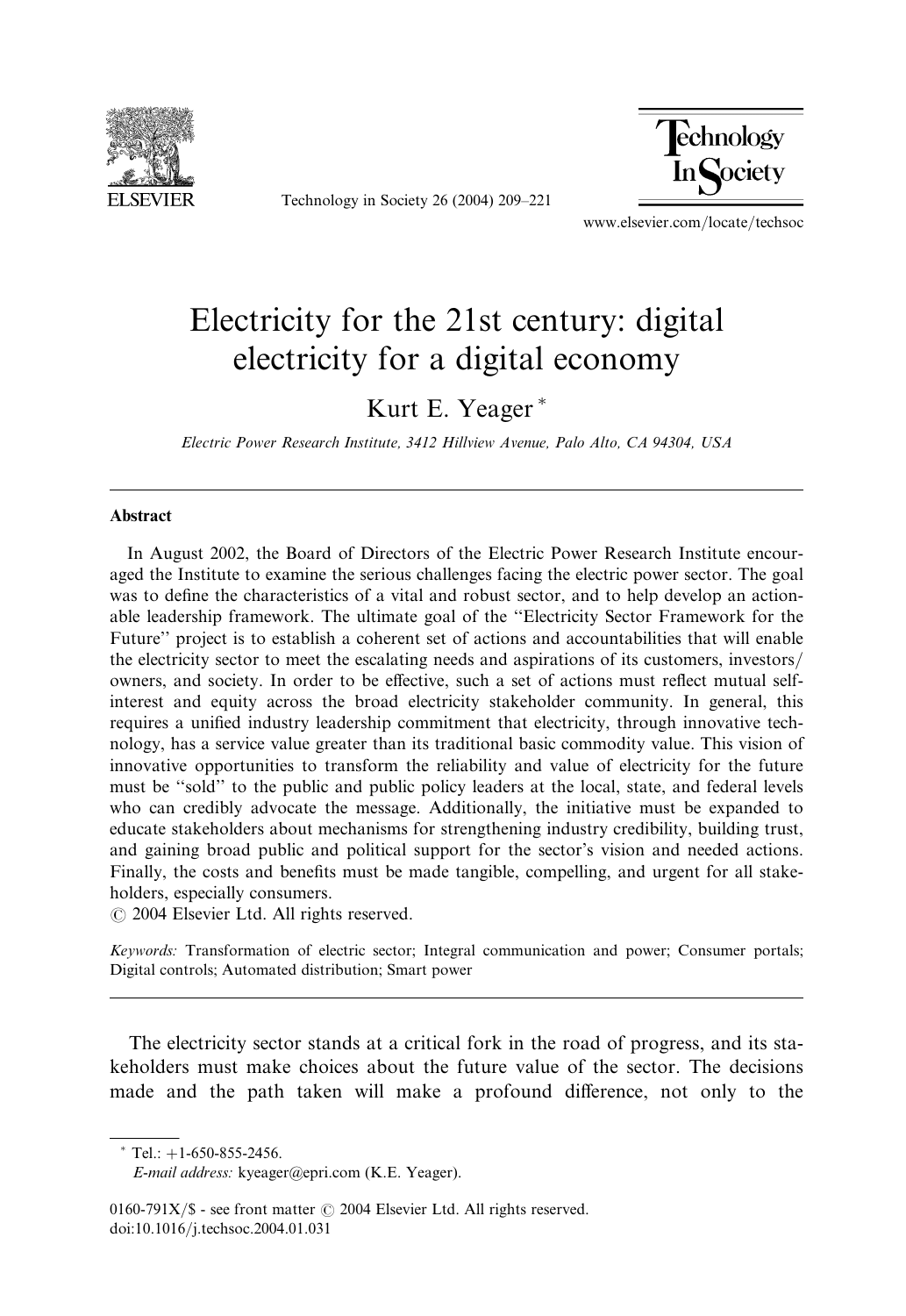electricity sector itself but also to the nation and the world. With so many factors converging at one time on the electricity sector, stakeholders will need to identify the means for moving on several fronts simultaneously.

In August 2002, the EPRI Board of Directors encouraged the Institute to examine the serious challenges facing the electric power sector. Key findings of the report, entitled Electricity Sector Framework for the Future, reflect the comprehensive results of the examination. The goal was to define the characteristics of a more vital, robust sector and to develop an actionable leadership framework for achieving this future.

### 1. Stakeholder vision

In spite of the regional differences in market development and the timing of technological advances, the US electricity sector is expected to eventually reach a vision which the EPRI calls the "21st Century Transformation." Key questions are: how long will it take, will it be driven predominately by the current participants or others, and what can be done to enable a smooth and predictable transition rather than a series of disruptive and expensive, crisis-laden experiences? Equally important is ensuring that the costs of the transition, and any discomfort experienced by the public, do not outweigh the benefits. The Transformation represents an integrated, sustainable solution to the rising expectations of stakeholders—a future where the electricity sector becomes a platform for technical innovation and continued economic prosperity.

One of the linchpins for economic growth is digital control of the power delivery network, combined with a consumer-based technology that replaces the traditional electric meter with a ''consumer portal'' for two-way flow of information and energy. Eventually, it is expected that this platform will enable every end-use electrical appliance to be linked with the open marketplace for goods and services, including, but not limited to, electric power. Economic productivity will increase substantially as the electric power sector is transformed, generating additional wealth to help cope with ongoing societal, security, and environmental challenges.

There are several advantages to transforming the electricity/information infrastructure:

- . US productivity is increased.
- . The value and output of goods and services are increased, thus creating the wealth needed to fund the growing societal costs of an aging population.
- . Energy efficiency and electricity intensity are improved.
- . Reduction of carbon emissions is accelerated.
- . The overall security of the power system is improved.

### 2. Increasing the value of electricity

As the history of other technological enterprises has shown, markets may move along a path that is not necessarily controlled either by regulators or the existing